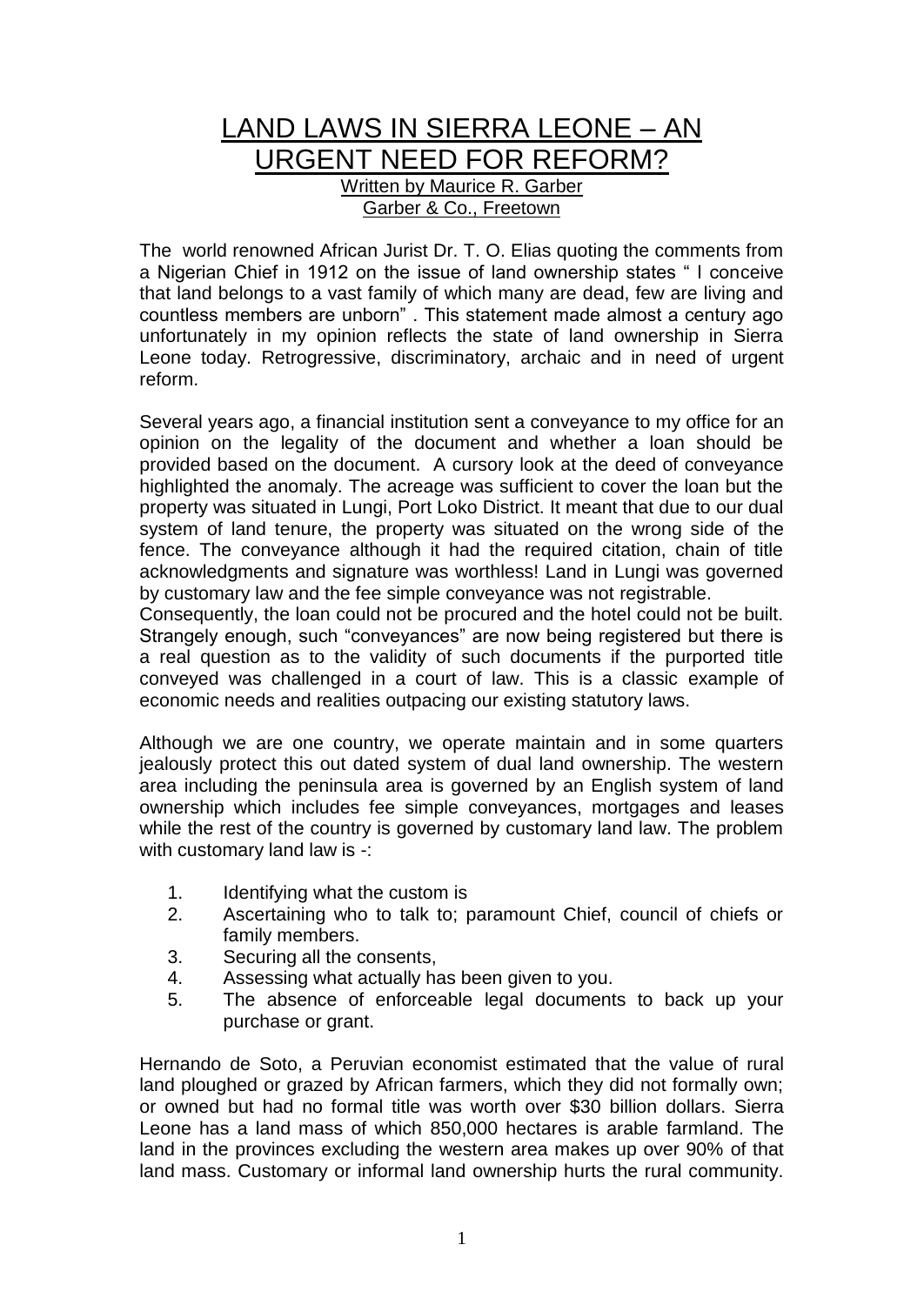Robert Guest in his book "The Shackled Continent "quoted a farmer in Malawi called Zimba who explained **"I've got enough land but I can't afford enough seeds or fertilizer to make good use of it"** Guest **explains "secure title makes assets fungible. In a country with good property laws, almost anyone can use a house as a piece of land as collateral to raise a loan**" .

A son of the soil, Babashola Chinsman in his book "Uncommon Thinking" (pg 17) explains **"The most crippling effect of poverty stems not from the inadequacy of incomes, but from a lack of assets "** He goes on to explain on page 23 **" Even the land on which most of them live or depend for their livelihood, is often not secured by proper title, leaving them without any assets**". Consequently, Sierra Leone remains a shackled country because we are afraid to explore, open up and develop our primary asset, namely Land. This is why there is a mad rush to acquire land in the western area which has a formal system of land ownership! Let us consider the problem more closely.

## **WESTERN AREA:-**

Freetown and its environs was a Crown Colony. History shows that this area was bought by the British from King Namibian in 1788 for the benefit of the free community of settlers their heirs and successors. The krios as they are now known today, settled in these area and acquired ownership and possession of the area occupied. This was a large area and it follows that the areas unoccupied and uncultivated became or remained crown land. The krios were not permitted to own land in the provinces, and this is why today, much of the land in the Western Area remains vested in krio families.

The problem today is that not withstanding a formal system of land ownership in this area, many families inherited property without properly documenting their lineal transfer of ownership. The problem was compounded by a failure of successive governments to introduce and implement a system of land registration of title. In the case of Seymour Wilson v Musa Abess, (1979) the late Chief Justice, Livesey Luke commented about this problem which was causing a plethora of land lawsuits. He stated "**In my opinion, registration of an instrument under the Act confers priority over other instruments affecting the same land which are registered later. Registration of an instrument under the Act does not confer on the purchaser, mortgagee etc. title nor does it render the title of the purchaser indefeasible**." Everybody has their own conveyance and the fact that it was registered did not mean you had good title. The fact that nothing has been done to move towards a system of compulsory and binding title registration within the Western Area reveals a glaring failure in our legislative priorities.

The situation today is grave with houses and pan bodies being built all over the place without recourse to the true title owners and private and public officials being killed over property disputes (e.g. the late Kenneth Moore, Ministry of Lands Housing killed in 2006) To compound the problem, land surveys are usually plotted using beacons which are unfortunately removable. In the absence of a digitally drawn G.P.S. mapping, many owners are unable to track the exact coordinates of their land once the beacons have been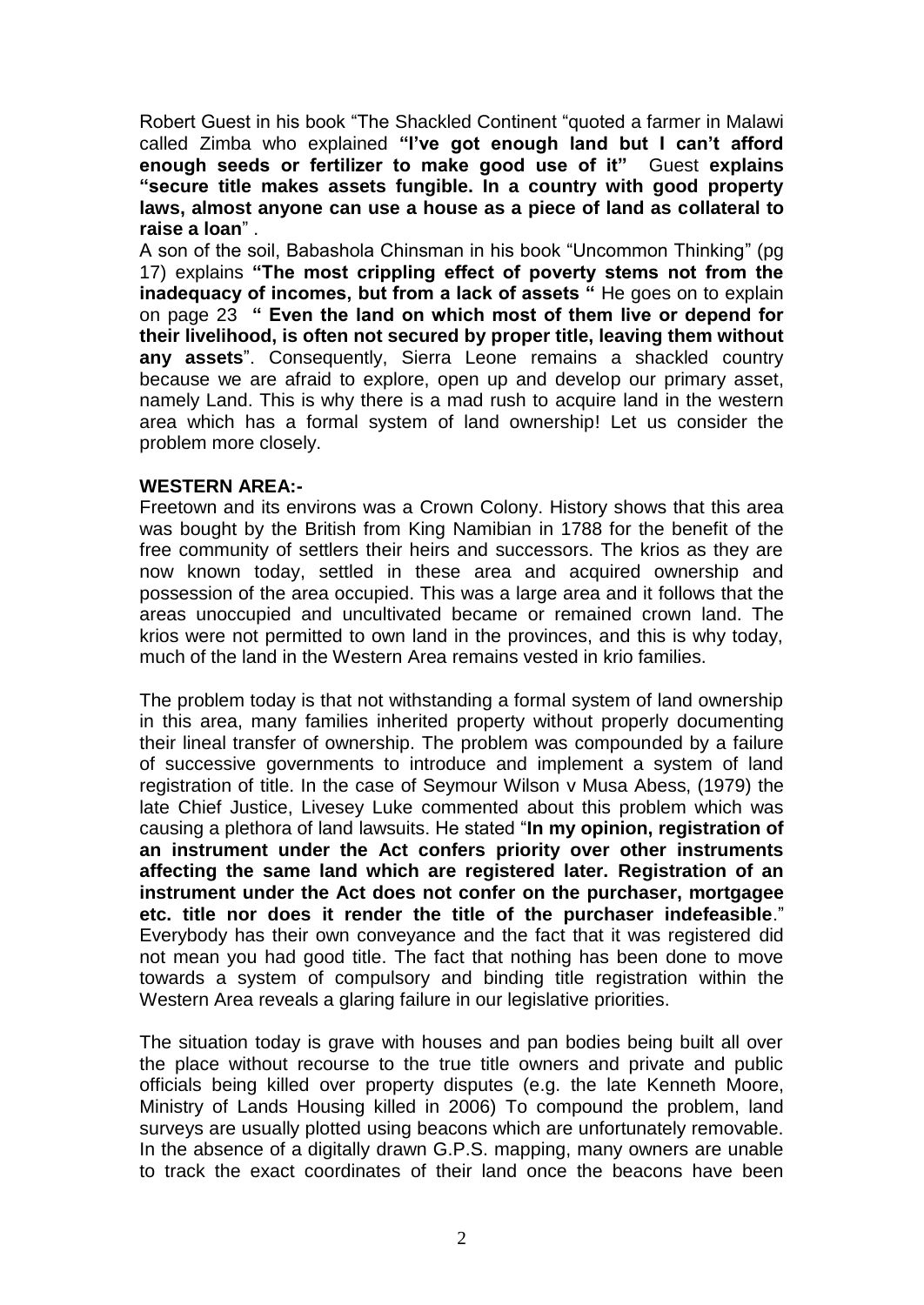removed. In some cases, neither the government nor the public are truly aware of who owns what land and neither side has the requisite title instrument to back up their claim to ownership.

Presumably, the Government relies on its assertion that existing undeveloped land in the Western Area is crown land and shifts the onus to the private individual to show that the land in question is not state land but private land. The law however is that he who claims ownership must prove it. Unfortunately, Sierra Leoneans do not have a culture of taking the government to court so many of these claims of state land ownership are not challenged. Those that have proof of title spend years in court, inordinate time and money trying to reclaim what is rightfully theirs.

This is why a digital G.P.S mapping of not only Freetown but the peninsula area must be done immediately. Properties are being bought without access roads and there is no centralized planning which will ensure the smooth introduction of utility lines, access roads, pipes, drainage etc. Along the Peninsula, there is a growing tendency for villagers to claim undeveloped land as community land. The village headmen along the peninsula have no authority to allocate land to anyone unless of course the land is theirs personally.

This practice of leasing and sale of "community land" will soon be challenged in court when the true owners of the land in some of these communities realize that a village headman has abrogated to himself the right to dispose of the owner's land to a  $3<sup>rd</sup>$  party. Of recent, we have seen the introduction of conveyances and leases purportedly made by village headman and village chiefs in the peninsula area to unsuspecting buyers. This is like trying to mix oil and water. Land in these areas is either owned by individual families or is crown land. Communally owned land does not exist in the Western Area and ignorance of the law is no defense.

Until there is a proper devolution of authority to the Local Council from Central Government to distribute crown land on behalf of the state, these grants and conveyances of vacant land are of no legal effect. Admittedly with a prolonged period of occupation, (12 years) land can be acquired by prescription. How ever, it is doubtful if prescription right can be acquired over crown land and against the government, and rights of prescription normally inure to the benefit of the individual and not an unincorporated entity.

While Sierra Leoneans can acquire fee simple title in the Western Area, non Sierra Leoneans and foreign investors can only acquire leaseholds. And we claim to be serious about attracting foreign investment! In my opinion, this restriction is retrogressive and we ought to open our lands to all investors, Sierra Leonean or otherwise subject to a residual oversight by government where large tracts of land are being bought by non-Sierra Leoneans. We must implement immediately a system of 'Title Registration' and put in place a mechanism, such as a Lands Tribunal or Lands Arbitration Board that will adjudicate initially the claim of competing land owners subject to a right of appeal to the courts. This title registration can be phased in over a period of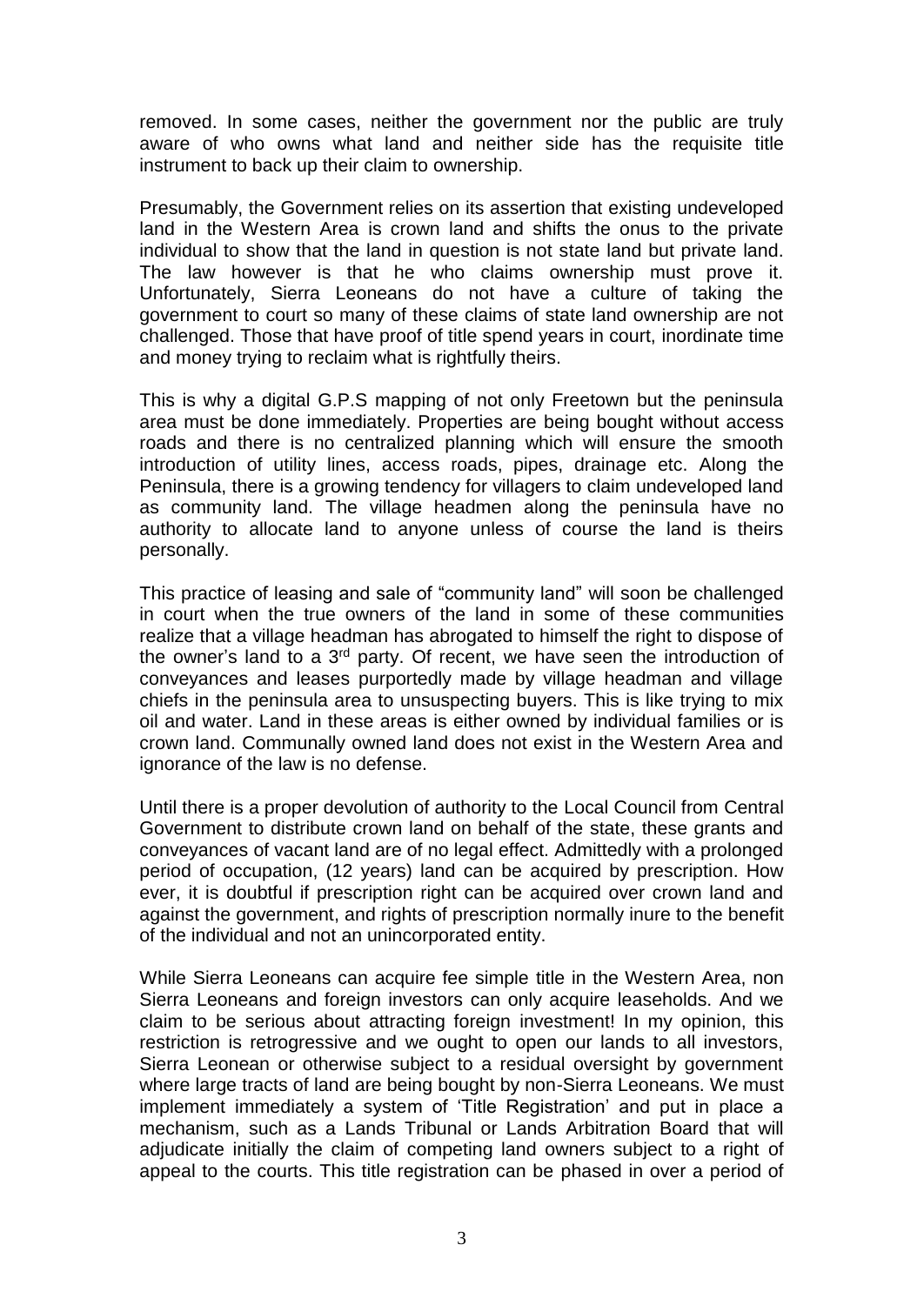time, voluntary initially and then mandatory once the practice has become established. Once a landowner is duly registered, he is conclusively regarded as the true owner of the property.

## **THE PROVINCES:-**

Title to land in the provinces under customary law is vested in the paramount chief as trustee for the community. In reality, there are several layers of ownership or vested interests shared between the paramount chief (s), the family and the individual. Customary land tenure is quite different from what operates in the western area. It differs from community to community and it is easier to have use of land in a particular area if you are from that area. The Mendes for example place a lot of importance on family ownership and the family headman can allocate land to members of his family. Land ownership among the Temnes is similar to that of the Mendes with the caveat that there is more fragmentation of land allotments since succession among wives is per stirpes and not per capita; (i.e. shared between the wives and not shared equally between the children) The problems with customary land already been explained before so I need not elaborate further.

What is not evident however is the debilitating impact this system of land tenure has on investors. Section 3(1) of Cap. 122 stated **"No land in the provinces shall be occupied by a non-native unless he has first obtained the consent of the tribal authority to his occupation of such land**" . Section 4 states '**No Non-native shall acquire a greater interest in land in the provinces than a tenancy for a term of fifty years . . . for a second or further term not exceeding twenty-one years**."

The impact of there two sections is to discourage any serious investor from investing in the provinces. Leases are inherently terminable, and an investor who has invested time, effort and money is potentially vulnerable where his investment is tied to a short term lease. Issues of litigation and enforcement of contractual provisions against Tribal Authorities are problematic as is the forum for such actions. The absence of formal documents of title also precludes loans and financing from banks.

Some Sierra Leoneans, such as the Krios, Akus and Kroos are duly classified as "Non-Natives" and are restricted with regards the type of tenure (restricted leasehold interest) that can be acquired in the Provinces as is detailed Cap 122 above. This is due to the fact that the Interpretation Act 1971 defines native as "any person who is a member of a race, tribe or community settled in Sierra Leone other than a race, tribe or community (a) which is of European or Asiatic or American origin (b) whose principal place of settlement is in the Western Area."

It is the latter definition in subsection (b) above that impacts on Krios, Akus and Kroos given that their principal place of settlement is in the Western Area of Sierra Leone. In addition, the Laws (Adaption) Act 1972 further defines a "non-native" as "any person who is not entitled by customary law to rights in land in a Province." It is hoped that the Law Reform Commission, Parliament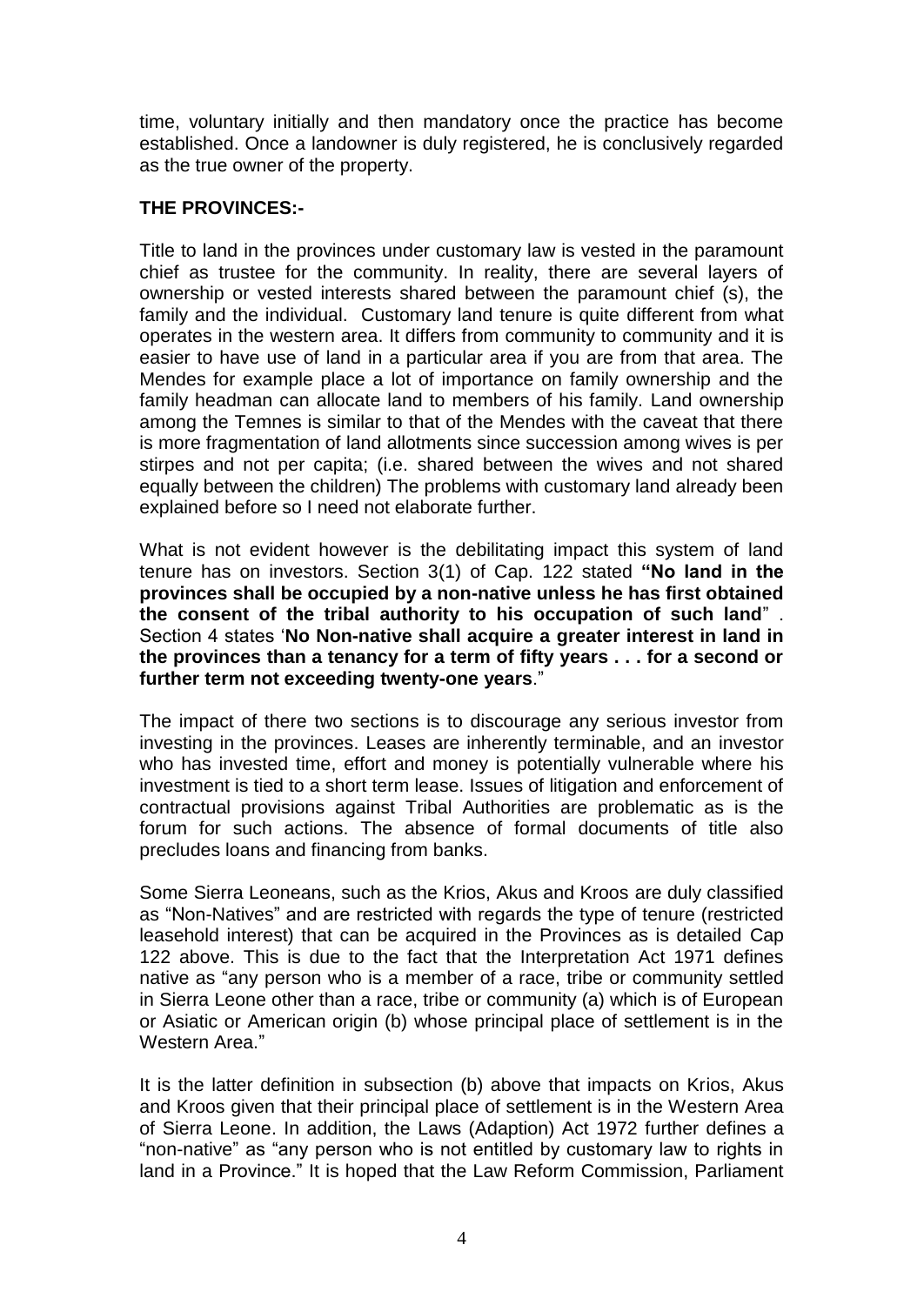and other relevant bodies will finally tackle this issue and repeal this discriminatory statute which deprives a category of Sierra Leoneans from acquiring any customary land rights in the provinces. This discriminatory statute arose from a colonial policy of divide and rule which should not be condoned or preserved by the Sierra Leonean government.

The multiplicity of interested parties when dealing with large tracts of land in the provinces is a particularly thorny issue frequently encountered by mining companies. Even the Government is sometimes frustrated in its attempt to acquire large tracts of land for development purposes. This is compounded with the lack of proper documentation confirming ownership and possession when dealing with family owned property. Some jurists such as Dr. Marcus Jones in his book "Legal Development and Constitutional Changes in Sierra Leone" is of the opinion that you can acquire the equivalent of a fee simple from land owners in the provinces while others such as Dr. T. O. Elias are of the view that customary land is inherently inalienable.

Dr. Elias states **"there is perhaps no other principle fundamental to the indigenous land tenure system throughout Nigeria than the theory of inalienability of land**" Consequently, the investor has to choose between a lease for a fixed term of years or a questionable fee simple transfer. At a time where the world is a global village and investments can be made in other jurisdictions, many investors will say "*why bother*" and simply take their money elsewhere.

In Nigeria, the Land use Decree was passed which vested all land in the Nigerian government subject to certificate of occupancies being granted to purchasers and grantees. This Act resolved to a large extent the problem of inalienable customary land and opened up all land to title ownership and development throughout Nigeria.

There was a bill proposed by the SLPP Government dealing with the commercial use of land in the provinces designed to simplify the acquisition of land in the Provinces and permitting long term leases of up to nine-nine years. For some reason, this bill never made it to Parliament and the status quo remains. Under the APC Government, one of the Minsters of Land had proposed a unified land law system with fee simple ownership throughout Sierra Leone and not just in the Western Area. Again, this proposed reform did not see the light of day. In my opinion, with large scale unemployment faced by our youths, and the need to achieve our millennium development goals and food security objectives, we have no option but to radically transform ownership of land in the provinces to a regime akin to what occurs in the Western Area subject again to residual government oversight. In many developing countries within the West African and East African regions, there is an electronic title registration regime in place which enables an online registration of title and provides for title searches to be easily conducted and where title registration is absolute proof of ownership.